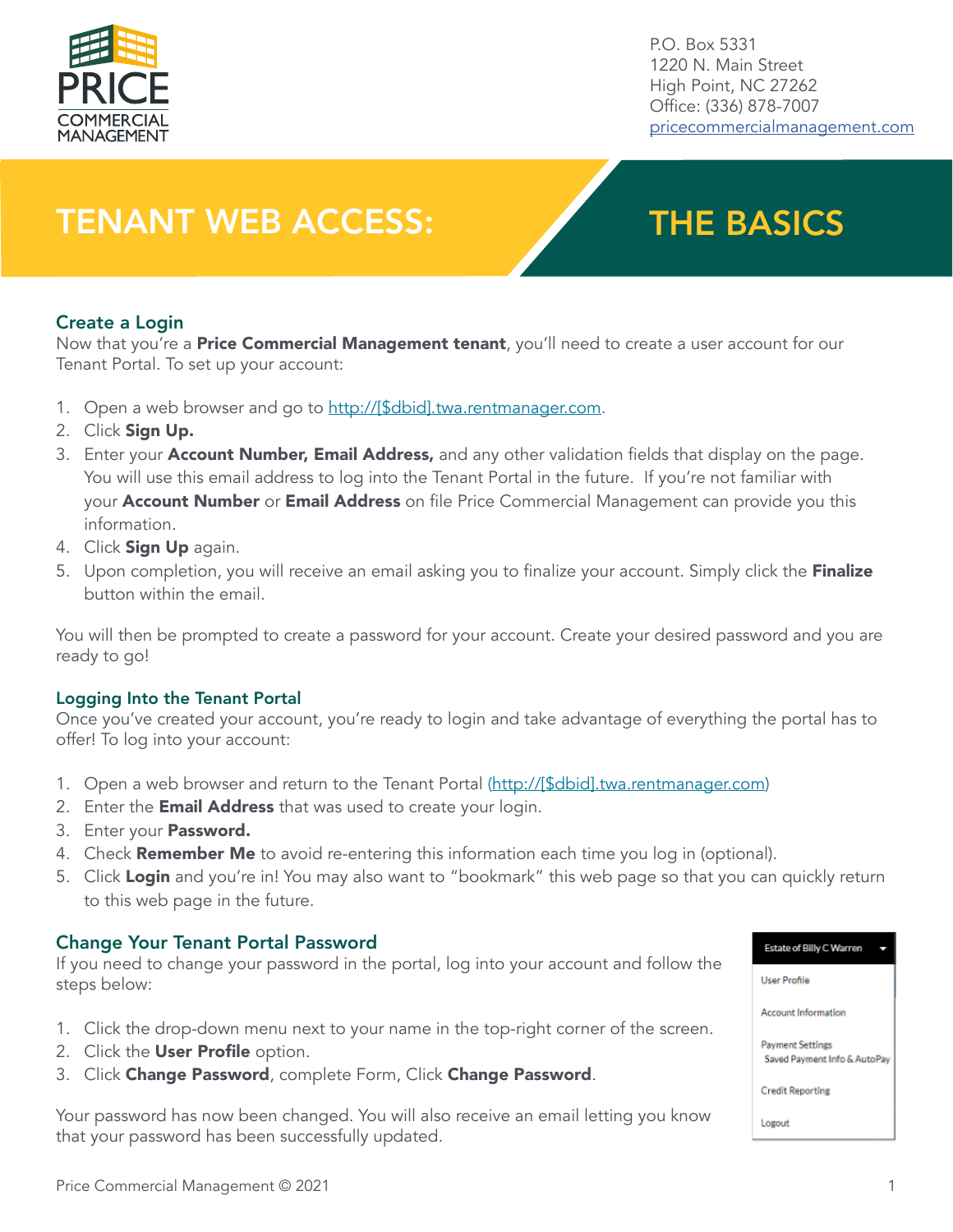### Communicate with Price Commercial Management

Communicating with us is essential, especially when you have questions about your unit, your lease, our policies, etc. Fortunately, you can do all of this via the Tenant Portal.

On the portal dashboard, you'll find the name of your property's manager, our phone number, and our address. You can also email us directly from this screen by doing the following:

- 1. Click the **Email Property Manager** box on the dashboard.
- 2. Enter your email address, subject, and the message you'd like to send.
- 3. When you're finished, click **Send Email** and we will get back to you as soon as possible.

## PAYMENTS

#### How to Make a Payment

Making payments within the Tenant Portal is easy—just follow these quick steps!

- 1. In the Charges tile on your home dashboard, click Make a Payment. Alternatively, you can click Make a **Payment** from the main menu bar at the top of the portal.
- 2. Enter a Payment Amount and choose your Payment Type, then click the Make a Payment button. Please note, there may be certain restrictions as to whether you can partially pay or overpay your balance.
- 3. Once your Payment Method Information is entered, you'll need to provide your Billing Address.
- 4. To save your payment information, check the box that says **Store as saved payment information for** One-Time and Autopay payments. Be sure to read the disclaimer and check the verification box, then click Pay Now.
- 5. A page confirming your payment will then display. You can print this page to keep a record of your transaction.

### Edit Saved Banking Information

If you didn't save your bank information during a previous payment or want to start paying from a different account, you can edit your banking information within our Tenant Portal. To edit your saved payment information:

- 1. Click the **Settings** drop-down menu next to your name in the top-right corner of the screen.
- 2. Click the Payment Settings (Saved Payment Info & Auto Pay) option.
- 3. On the Payment Settings screen click Change under a saved payment method, which allows you to edit your existing information.
- 4. Enter the new data in the **Payment Method** section.
- 5. Click **Save** to store the information.

To delete information that already exists, click **Remove** under the given payment method.

### Set Up Automatic Payments

If you prefer not to make manual payments each month, you can set up automatic payments within our Tenant Portal. To set up **Automatic Payments:** 

- 1. Click the drop-down menu next to your name in the top-right corner of the screen.
- 2. Click the Payment Settings option.
- 3. Click **Add** to include a new payment method, or click **Update** to edit existing payment information.
- 4. Check the Enable Your Automatic Payment box.
- 5. Choose which **Day of Month** the automatic payment should be made.
- 6. Then choose the Payment Type and, if applicable, the Max Amount that can be withdrawn each month.

Price Commercial Management © 2021 2